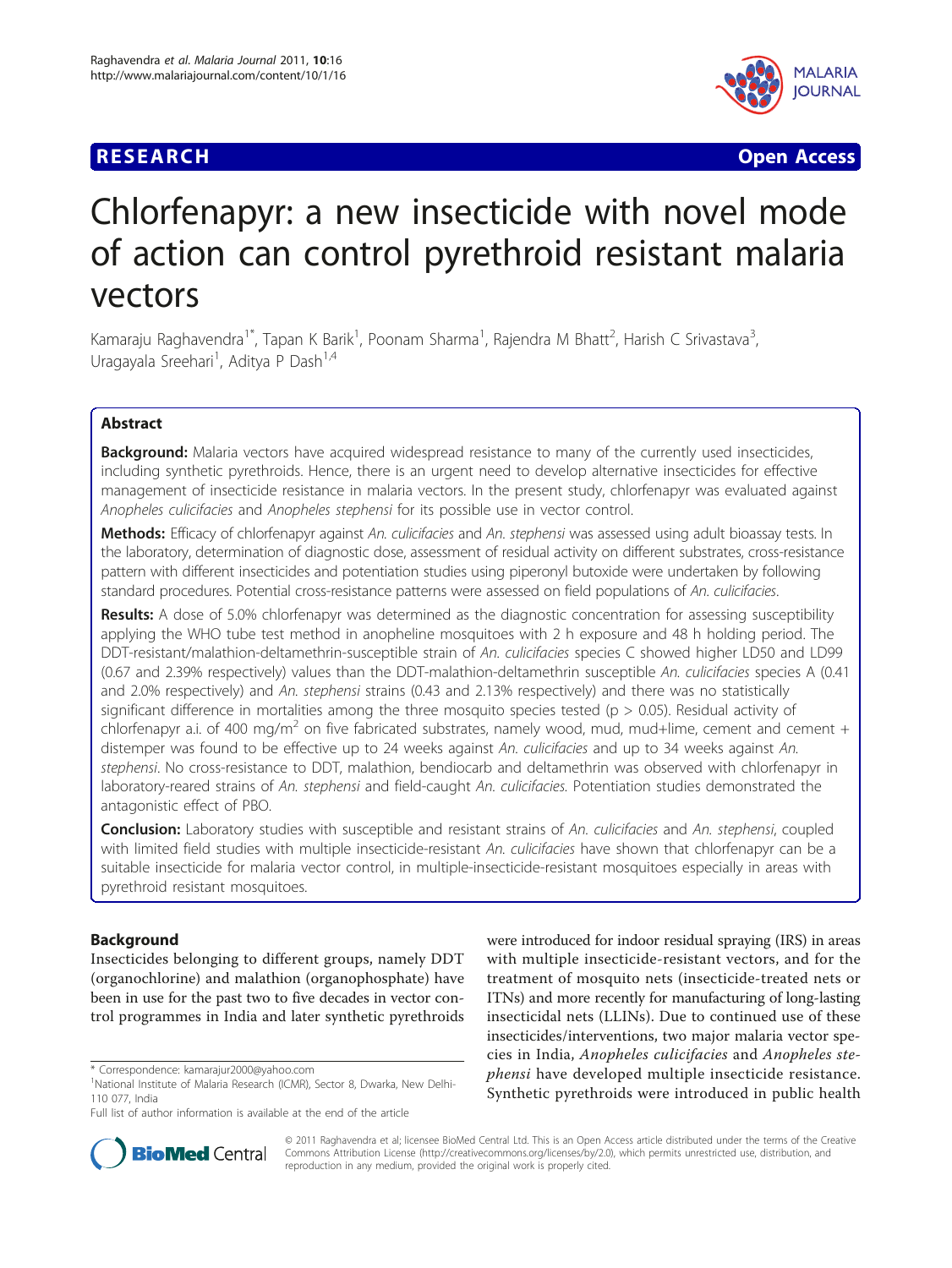programme in 1990s to control DDT-malathion-resistant mosquitoes in some areas. Anopheles culicifacies, the major malaria of vector in rural and peri-urban areas of India have shown resistance to pyrethroids (Raghavendra, unpublished data). Anopheles stephensi, another major vector of malaria in urban areas, has also developed resistance to DDT, dieldrin and malathion [\[1\]](#page-6-0).

Since the introduction of pyrethroids in the 1980s, no new adulticides have been approved for vector control by the World Health Organization (WHO) [[2\]](#page-6-0). Thus, alternative insecticides/interventions to control pyrethroid-resistant mosquitoes and prevent further spread of resistance need to be developed. For this reason, insecticides belonging to classes unrelated to the above three groups with different modes of action need to be further investigated for vector control potential. In this endeavor, we have tested the insecticide molecule, chlorfenapyr, a pyrrole class insecticide for its use in vector control.

Chlorfenapyr is used commercially for termite control and crop protection against a variety of insect and mite pests [[3-5](#page-6-0)]. Chlorfenapyr is a pro-insecticide and oxidative removal of the N-ethoxymethyl group of chlorfenapyr by mixed function oxidases leads to a toxic form identified as CL 303268 which functions to uncouple oxidative phosphorylation in the mitochondria, resulting in disruption of ATP production and loss of energy leading to cell dysfunction and subsequent death of the organism. This molecule has low mammalian toxicity and is classified as slightly hazardous insecticide as per WHO criterion [[6\]](#page-6-0). Due to its novel mode of action, chlorfenapyr is unlikely to show any cross resistance to standard neurotoxic insecticides as observed in Anopheles gambiae [\[7\]](#page-6-0), Anopheles funestus [[8](#page-6-0)], Anopheles quadrimaculatus [[9\]](#page-6-0), Aedes aegypti [[10\]](#page-6-0) and Culex quinquefasciatus [[7](#page-6-0),[11](#page-6-0)].

In the present study, chlorfenapyr was evaluated for its residual efficacy and persistence on different substrates against insecticide susceptible An. culicifacies and An. stephensi mosquitoes. The cross-resistance patterns were assessed in laboratory-reared strains of multiple insecticide-resistant An. stephensi and field collected multiple insecticide-resistant An. culicifacies from Chhattisgarh and Gujarat states, India. Potentiation studies were also undertaken with a known mixed function oxidase (MFOs) inhibitor, piperonyl butoxide (PBO) on An. stephensi to assess the impact (synergism or antagonism) on the susceptibility to chlorfenapyr.

## Methods

## Mosquito strains

Laboratory reared strains maintained at controlled temperature (27  $\pm$  2°C) and relative humidity (70-80%) with 14:10 h light:dark photoperiod, were used for the studies. The following Indian mosquito strains were used:

#### Laboratory strains

i. An. culicifacies species A-Laboratory reared DDTmalathion-deltamethrin-bendiocarb susceptible strain collected from Ghaziabad, Uttar Pradesh, established in 1990

ii. An. culicifacies species C-Laboratory reared DDTresistant strain collected from Jabalpur, Madhya Pradesh, established in 1994

iii. An. stephensi Okhla-Laboratory reared DDTmalathion - deltamethrin-susceptible strain collected from Okhla, Delhi in 1977

iv. An. stephensi Sonepat-Laboratory reared DDT -malathion - deltamethrin - bendiocarb susceptible strain collected from Sonepat, Haryana in 1996

v. An. stephensi Nadiad-Laboratory reared DDT -malathon - deltamethrin-bendiocarb - susceptible strain collected from Nadiad, Gujarat in 2009

vi. An. stephensi Goa-field collected DDT-malathionresistant/deltamethrin-tolerant mosquitoes from Goa and established in 2009

## Field collected mosquitoes

(i) An. culicifacies-DDT-malathion-deltamethrinbendiocarb-resistant mosquitoes collected from Raipur district, Chhattisgarh state in 2009 (ii) An. culicifacies-DDT-malathion-deltamethrinresistant/bendiocarb-tolerant mosquitoes collected from Panchmahals district, Gujarat state in 2009 (iii) An. culicifacies-DDT-malathion-deltamethrinresistant/bendiocarb-tolerant mosquitoes collected from Vadodara district, Gujarat state in 2009

An. culicifacies from Ghaziabad and Jabalpur and An. stephensi from Okhla, Delhi were used for the determination of diagnostic dose and persistence studies on different substrates. Laboratory-reared An. stephensi from Sonepat and Goa and field-collected An. culicifacies from Raipur, Panchmahals and Vadodara districts were used for crossresistance studies. The wild-caught adult mosquitoes were used for cross-resistance studies. Indoor-resting mosquitoes were collected using aspirator and torch light in the early morning hours in the selected localities and were transferred to the base laboratory in cloth cages for experiments. Potentiation studies were carried on laboratory reared insecticide susceptible strain of An. stephensi from Sonepat and resistant strain from Goa.

## Insecticide-impregnated paper

Chlorfenapyr impregnated papers of different concentrations, viz. 0.25 to 5% (0.25, 0.5, 0.75, 1, 1.5, 2, 2.5, 3, and 5%) and silicone oil control paper were procured from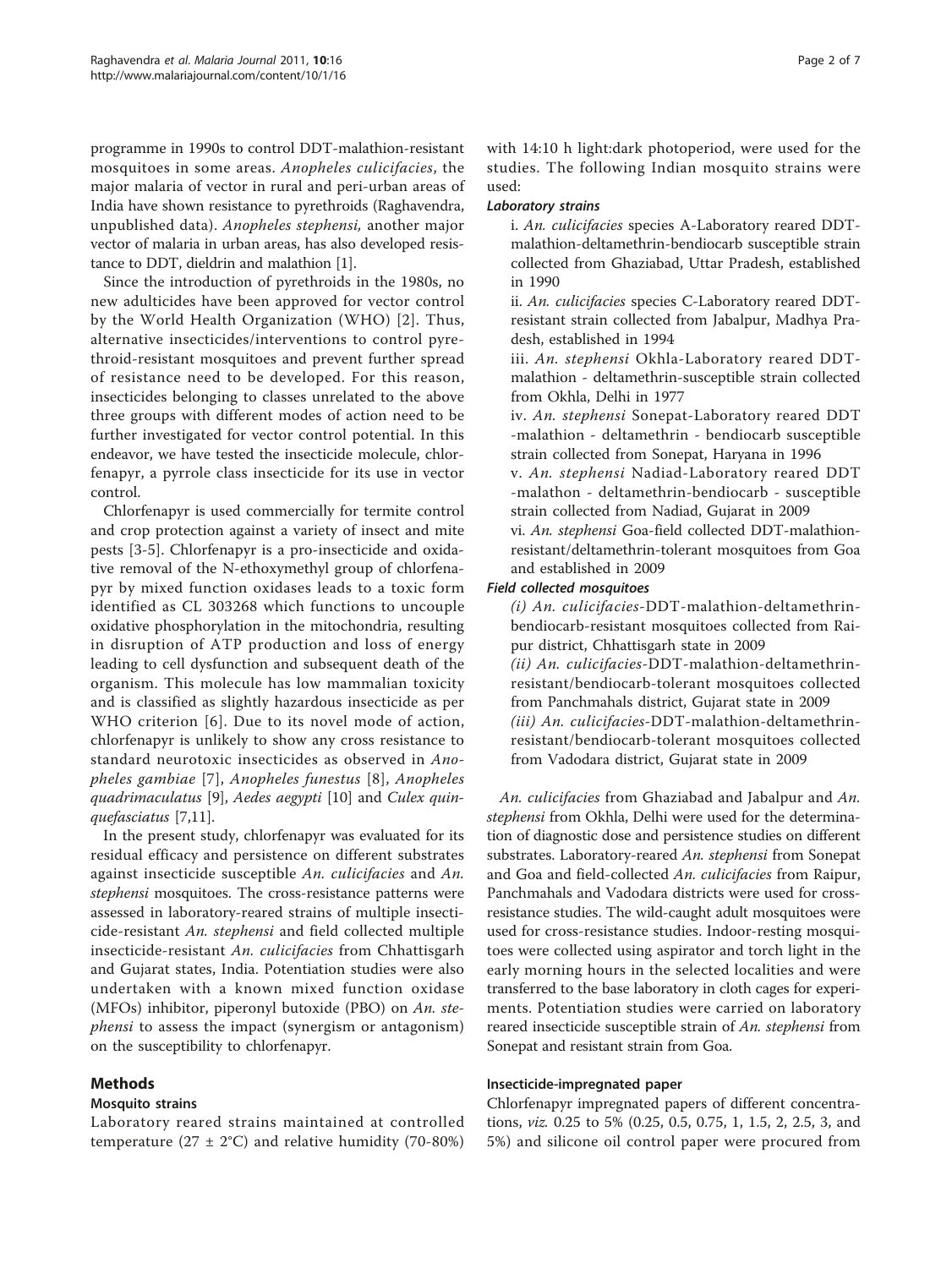Vector Control Research Unit, University Sans Malaysia, Malaysia for WHO adult susceptibility tests.

#### Preparation of substrates

The surfaces were prepared following WHO guidelines [[12](#page-6-0)] with some modifications. Aluminum trays (L-50 cm  $\times$ W-50 cm  $\times$  D-2 cm) were fitted with wire mesh at 0.5 cm above the bottom for holding the surfaces. Total thickness of the fabricated surface was 1 cm. Surfaces were dried in sunlight for two days and stored in a cool dark place until insecticide treatment.

#### Different substrates prepared for the study include

a) Mud: Potter's clay mixed with a small quantity of paper and rice husk as binding materials. b) Mud + Lime: to the above prepared substrate a coat of washers lime (CaO) applied and dried. c) Cement: Sand and cement in the ratio of 3:2 mixed with a small quantity of plaster of Paris molded into tray and dried. d) Cement + Distemper paint: to the above prepared cement substrate, a coat of distemper paint was applied twice and allowed to dry. e) Wood: Wooden planks (unpainted wood) (50 cm  $\times$  50 cm  $\times$  2 cm).

#### Impregnation of substrates with insecticide

A compression spray pump of 3.0 L capacity with a flat fan (Imatic-NC F80/12/3, 80°-SF-03 nozzle type) and discharge rate of 800 ml/min was used for spraying on the substrates. Suspensions of chlorfenapyr SC in dosages of 0.25, 0.5, 1, 2, 3, 4, 8 and 16% corresponding to 12.5 to  $800 \text{ mg/m}^2$  (12.5, 25, 50, 100, 200, 400, 600, 800 mg/m<sup>2</sup>) were prepared and sprayed on the substrates. Substrates were stored in a cool dark place at ambient temperature and humidity conditions until used for cone bioassays.

## Determination of diagnostic dose

Adult susceptibility tests were carried out by challenging 20-25, 3-4 day old sugar-fed laboratory-reared  $An$ . stephensi and An. culicifacies to a range of 0.25 to 5.0% chlorfenapyr -impregnated papers in WHO test kits. Insecticide-susceptible laboratory strains were used for the determination of diagnostic dose. Insecticideimpregnated papers were employed for a maximum of 5 exposures. To standardize exposure time and holding periods, mosquitoes were exposed for 60, 90, 120, 150 and 180 min, and mortality was scored after holding them for 24, 48 and 72 h. Adults were considered dead if they were ataxic. Test mortality was corrected by applying the Abbott's formula [\[13\]](#page-6-0) when control mortality was between 5 and 20%. Mortality data were subjected to log-probit regression analysis using SPSS v 10.0 [\[14](#page-6-0)] and LC50 and LC99 values were calculated. A dose twice the value of LC99 was considered as the diagnostic dose [[12\]](#page-6-0) to discriminate the susceptible from resistant ones in the test population.

#### Persistence studies

Efficacy of chlorfenapyr-treated substrates was assessed under laboratory conditions using cone bioassays [[12](#page-6-0)]. Four replicate substrates per dose were used for each mosquito species, along with appropriate controls. Four substrates were rotated between consecutive tests, with one substrate being randomly excluded during each rotation. Residual efficacy was determined by challenging laboratory reared, 3-4 day old sugar-fed An. stephensi (Okhla, Delhi) and An. culicifacies A (Ghaziabad, U.P.). Cone bioassays were carried out on sprayed surfaces on Day 1, Day 3 and at weekly intervals. On each substrate four cones were fixed using elastic tape. Rims of the cones were lined with a thin sponge to avoid opportunistic escape of mosquitoes. Four replicates of 10 female mosquitoes each, were exposed for 30 min to each of the given substrates and doses [[12\]](#page-6-0). After exposure, the mosquitoes were gently transferred into plastic holding cups covered with a net fastened with rubber band. A cotton wool pad soaked in 10% glucose solution was placed on the net for access of sugar solution for the mosquitoes. Mortality counts were made after 24, 48 and 72 h.

#### Insecticide susceptibility tests

Insecticide susceptibility tests were conducted to determine the susceptibility status to different insecticides and cross resistance to chlorfenapyr in the following strains: (i) laboratory-reared insecticide-susceptible An. stephensi from Sonepat (Haryana state) and Nadiad (Gujarat state); (ii) laboratory-reared multiple insecticide-resistant strain of An. stephensi from Goa state; and (iii) Wild-caught multiple insecticide-resistant An. culicifacies from Districts Raipur (Chhattisgarh state) and Nadiad (Gujarat state). Mosquitoes were exposed for 1 h to DDT (4%), malathion (5.0%), bendiocarb (0.1%) and deltamethrin (0.05%) and mortality was scored after 24 h holding period and for 2 h exposure to 5.0% chlorfenapyr and mortality was scored after 48 h holding period.

#### Potentiation bioassays

Bioassays were carried out with PBO, a known MFO inhibitor. To determine the sub-lethal concentration PBO impregnated papers ( $12 \times 15$  cm, Whatman Grade No.1 filter paper) were prepared by evenly applying 2.0 ml solution of a given concentration of PBO in olive oil and acetone [\[15](#page-6-0)] on Fakir Board [\[12](#page-6-0)], air dried for 24 h and stored in aluminum foil till use. For assessing sub lethal concentration of PBO for synergism/antagonism studies against deltamethrin, mosquitoes were exposed to 5, 10 and 15% impregnated papers for 1 h and held for 24 h, while for chlorfenapyr, mosquitoes were exposed to 5, 10 and 15% PBO impregnated papers for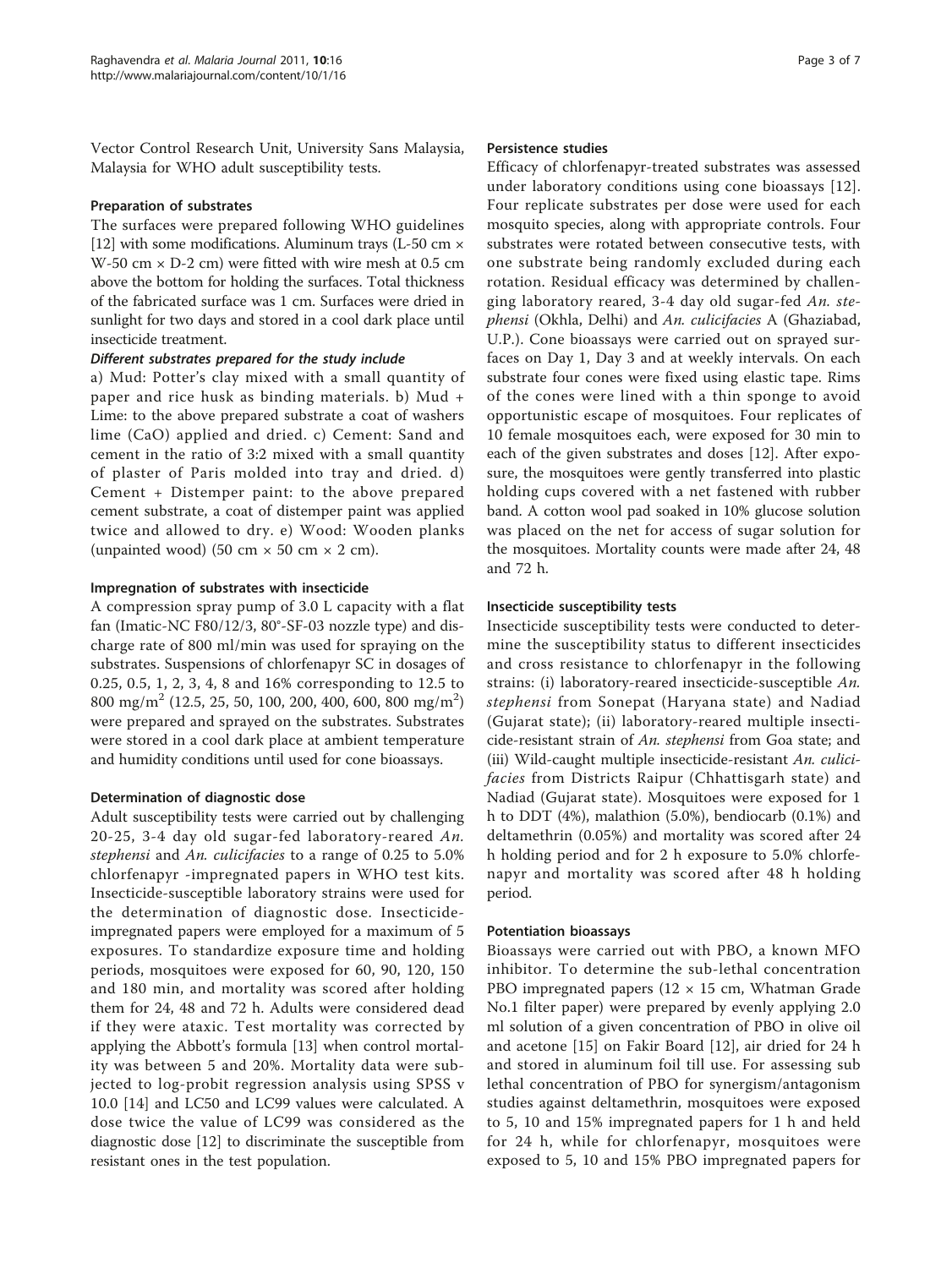2 h and held for 48 h. Sub-lethal concentration of PBO was determined for potentiation studies, i.e maximum concentration at which no mortality occurred at the end of the holding periods. A 15% concentration was found to be the sub lethal concentration of PBO and was used for potentiation studies.

Mosquitoes were exposed serially to PBO impregnated papers and to deltamethrin or chlorfenapyr-impregnated papers to demonstrate synergism/antagonism to toxicity of these insecticides using insecticide-susceptible An. stephensi (Sonepat strain) and -resistant An. stephensi (Goa strain). Bioassays were carried out by pre-exposure to the sub-lethal concentration of PBO (15%)-impregnated papers for 1 h followed by exposure to 0.05% deltamethrin-impregnated papers for 1 h and mosquitoes were held for 24 h to assess synergism/antagonism to deltamethrin toxicity. While exposures were made to sub-lethal concentration of PBO (15%) impregnated paper for 2 h followed by exposure to 5.0% chlorfenapyr-impregnated papers for 2 h and held for 48 h to assess synergism/antagonism to chlorfenapyr toxicity. Appropriate controls were run simultaneously for the experiments and percent mortality was corrected with control mortality by applying the Abbott's formula [[13](#page-6-0)].

## Data analysis

Dose/time mortality data were subjected to log-probit regression analysis [[16\]](#page-6-0). LD50/LT50, LD99/LT90, values were calculated with 95% fiducial limits using SPSS v 10.0 [\[14\]](#page-6-0). Further, synergistic/antagonistic indices (RR50 and RR90) were calculated as a ratio between the corresponding LT50 or LT90 values of insecticide alone and PBO + insecticide. Assessment of these outcome variables between treatments relative to control was analysed by regression analysis and analysis of variance (ANOVA) using SPSS 10.0 to test the difference among doses and also among different substrates.

## Results

## Diagnostic dosage of chlorfenapyr

Mosquitoes were exposed to the range of concentrations (0.25-5.0%) of chlorfenapyr-impregnated papers. Complete mortality of mosquitoes in susceptibility test was registered at 2.5% concentration and beyond, hence data are presented for exposures against 0.25-2.5% impregnated papers only. Mosquitoes were exposed to different doses (0.25-2.5%) and combinations of exposure times (60-180 min) and holding periods (24-72 h). Based on the observed mortality data, an exposure time of 2 h followed by holding period of 48 h was found appropriate as these employed periods for exposure and holding registered maximum mortality and were found suitable for determining the diagnostic dose to discriminate susceptible from resistant ones in a population. The DDT- resistant/malathion-deltamethrin susceptible strain of An. culicifacies C showed higher LD50 and LD99 (0.67 and 2.39% respectively) values than the DDT-malathiondeltamethrin susceptible An. culicifacies A (0.41 and 2.0% respectively) and An. stephensi strain (0.43 and 2.13% respectively) (Table 1). However, there was no statistically significant difference in mortalities among the three mosquito species tested ( $p > 0.05$ ). The LD99 values of chlorfenapyr were 2.0, 2.39 and 2.13% for An. culicifacies A, An. culicifacies C and An. stephensi respectively. Following the standard criterion, double the calculated value of LD99 approximating to 5.0% was considered as the diagnostic dose for determining the susceptibility status in these two species.

## Residual efficacy of chlorfenapyr

Efficacy of chlorfenapyr on different substrates spread at 12.5 to 200 mg/m<sup>2</sup> has shown a drastic reduction in efficacy within two weeks after spraying. Hence, bioassays were continued on substrates with dosages of a.i, 400 mg/m<sup>2</sup>, 600 mg<sup>2</sup>/mand 800 mg/m<sup>2</sup>. Anopheles culicifacies showed 100% mortality in cone bioassays up to 20 weeks and mortality remained >88% up to 24 weeks on all the substrates with 400 mg/m<sup>2</sup> and 600 mg/m<sup>2</sup> doses, and up to 28 weeks with 800 mg/m<sup>2</sup> dose. While An. stephensi, registered >80% mortality on all the substrates up to 34 weeks with 400 mg/m<sup>2</sup>, 600 mg/m<sup>2</sup> and 800 mg/m<sup>2</sup>. No significant differences ( $p > 0.05$ ) in mortality among the substrates were observed, indicating the effectiveness of chlorfenapyr on all the test substrates. From the results it

Table 1 Dose- mortality response of An. culicifacies species A and species C and An. stephensi against different doses of chlorfenapyr impregnated papers (2 h exposure and 48 h holding)

| % Dose                 | <b>Species</b>                                   |                                                 |                                 |  |  |  |  |
|------------------------|--------------------------------------------------|-------------------------------------------------|---------------------------------|--|--|--|--|
|                        | An. culicifacies<br>species A<br>(Ghaziabad, UP) | An. culicifacies<br>species C<br>(Jabalpur, MP) | An. stephensi<br>(Okhla, Delhi) |  |  |  |  |
|                        | % mortality (No. exposed)                        |                                                 |                                 |  |  |  |  |
| 0.25                   | 23.5 (102)                                       | 10.0 (100)                                      | 21.0 (100)                      |  |  |  |  |
| 0.5                    | 58.8 (102)                                       | 23.3 (180)                                      | <b>ND</b>                       |  |  |  |  |
| 0.75                   | 86.2 (102)                                       | 54.0 (100)                                      | 74.0 (100)                      |  |  |  |  |
| 1.0                    | 88.2 (102)                                       | 74.0 (100)                                      | 91.2 (105)                      |  |  |  |  |
| 1.5                    | 96.0 (102)                                       | 93.0 (100)                                      | 95.0 (100)                      |  |  |  |  |
| 2.0                    | 99.0 (300)                                       | 99.2 (261)                                      | 99.5 (199)                      |  |  |  |  |
| 2.5                    | 100 (101)                                        | 100 (60)                                        | <b>ND</b>                       |  |  |  |  |
|                        | Lethal doses                                     |                                                 |                                 |  |  |  |  |
| $LD_{50}(FL)$          | $0.41(0.36 - 0.45)$                              | $0.67$ $(0.56 - 0.79)$                          | $0.43$ $(0.31 - 0.54)$          |  |  |  |  |
| $LD_{99(FL)}$          | $2(1.70-2.48)$                                   | 2.39 (1.78-3.95)                                | 2.13 (1.57-3.55)                |  |  |  |  |
| $\chi^2$ (df), P-value | 3.392 (5), 0.640                                 | 20.46 (5), 0.001                                | $9.46(4)$ , 0.05                |  |  |  |  |

ND - Not done : FL- Fiducial limits.

 $\chi^2$  = heterogeneity of response, df = degrees of freedom.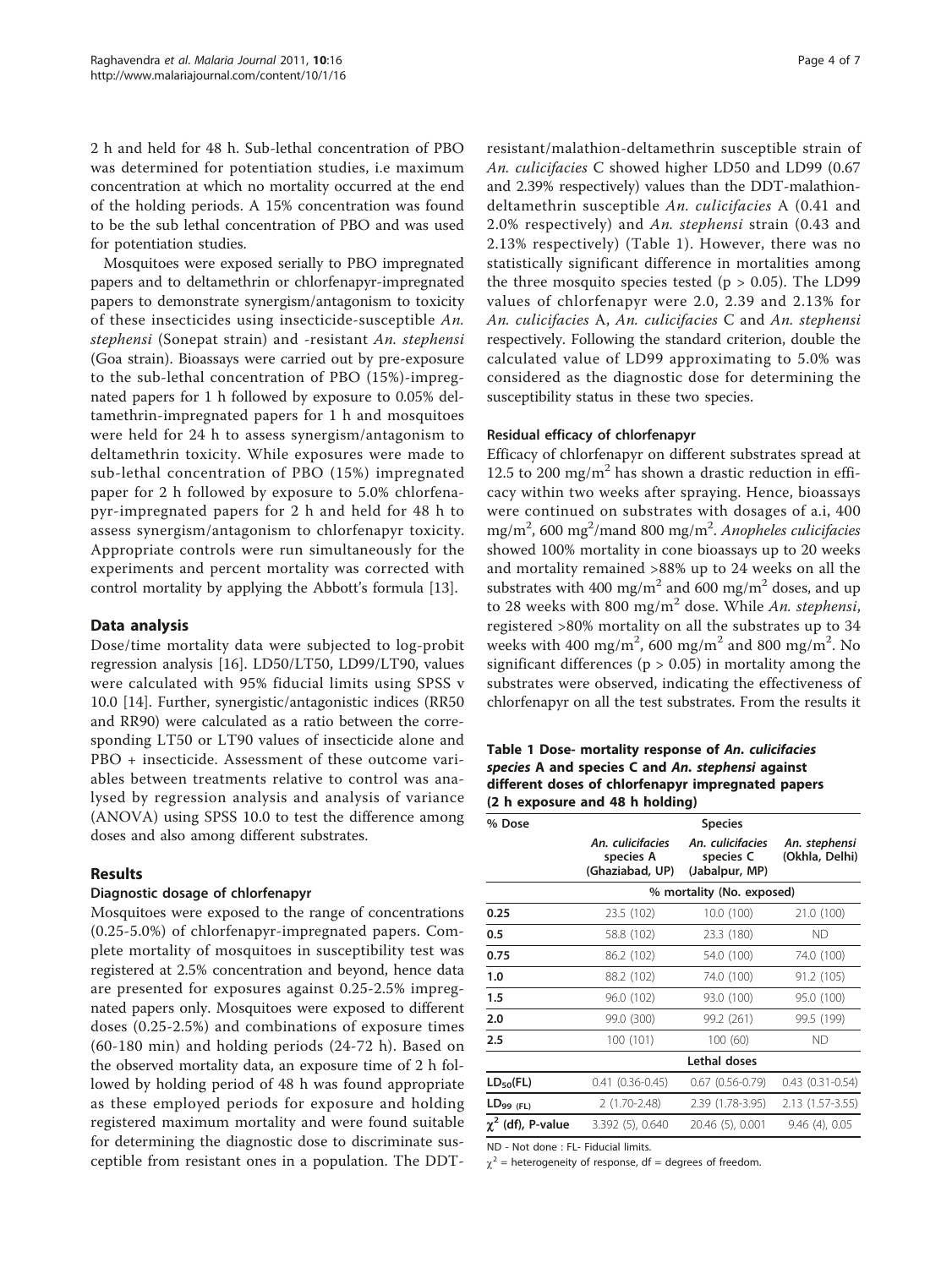can be inferred that a dose of 400 mg/m<sup>2</sup> chlorfenapyr was effective up to 24 weeks against An. culicifacies and up to 34 weeks against An. stephensi.

#### Cross-resistance pattern to other insecticides

Laboratory and field populations of both An. culicifacies and An. stephensi with variable levels of resistance to DDT, malathion, bendiocarb and deltamethrin showed 100% mortality when exposed to 5.0% chlorfenapyr-treated papers indicating absence of cross resistance between chlorfenapyr and other insecticides (Table 2).

## Synergism/antagonism to PBO

Exposure of insecticide-resistant An. stephensi (Goa strain) to deltamethrin resulted in 84.9% mortality while to PBO + deltamethrin the mortality increased to 100%. This indicates synergism and possible involvement of MFO-based metabolic resistance mechanism (Figure. 1). The LT50 and LT90 values for deltamethrin exposures alone were 20.3 min (95% FL = 17.522.9) and 35.4 min  $(95\%$  FL = 29.4-40.5) respectively; while for PBO + deltamethrin exposure these were  $16.9$  min (95% FL = 16.06-17.76) and 21.2 min (95% FL = 20.09-23.06) respectively. These results support the observed synergism in toxicity to deltamethrin. The observed synergistic indices between deltamethrin alone and PBO + deltamethrin were 1.2 (LT50) and 1.7 (LT90) in insecticide-resistant An. stephensi (Goa strain).

Insecticide-resistant An. stephensi (Goa strain) registered 100% mortality against chlorfenapyr alone while it decreased to 87.4% when exposed to PBO + chlorfenapyr whereas mortality in insecticide-susceptible An.



stephensi (Sonepat strain) was 100% when exposed to chlorfenapyr alone and decreased to 80.5% when exposed to PBO + chlorfenapyr, suggesting antagonistic effect of PBO (Figure. 1).

## **Discussion**

Laboratory evaluation of chlorfenapyr was carried out to determine the diagnostic dose to discriminate susceptible from resistant ones in mosquito populations. Studies were undertaken by spraying chlorfenapyr at different doses (12.5 to 800 mg a.i./ $m<sup>2</sup>$ ) on different substrates to determine the persistence and effective dose of application for indoor sprays. Insecticide resistance pattern

Table 2 Results of insecticide susceptibility tests on insecticide-susceptible (Sonepat and Nadiad) and -resistant (Goa) strains of An. stephens i and field-collected strains of An. culicifacies from Chhattisgarh and Gujarat states

| <b>Species</b>                       | <b>Insecticides</b>    |                          |                                |                        |                      | Control |           |         |
|--------------------------------------|------------------------|--------------------------|--------------------------------|------------------------|----------------------|---------|-----------|---------|
|                                      | <b>DDT 4.0%</b>        | <b>Malathion</b><br>5.0% | <b>Bendiocarb</b><br>$(0.1\%)$ | Deltamethrin<br>0.05%  | Chlorfenapyr<br>5.0% | oc      | <b>OP</b> | PY      |
| Susceptible strains                  |                        |                          |                                |                        |                      |         |           |         |
| An. stephensi (Sonepat)              | $98.3 \pm 2.3$ * (57)  | 100 (48)                 | 100 (102)                      | 100(68)                | 100 (169)            | 0(35)   | 0(15)     | 4.7(21) |
| An. stephensi (Nadiad)               | $95.9 \pm 2.8*$ (50)   | $98.0 \pm 2.7$ * (48)    | 100(30)                        | 100(49)                | 100(125)             | 0(16)   | 0(45)     | 0(17)   |
| <b>Resistant strain</b>              |                        |                          |                                |                        |                      |         |           |         |
| An. stephensi (Goa)                  | $10.3 \pm 5.1$ * (77)  | $26.2 \pm 5.9$ (46)      | $23.4 \pm 2.1*$ (94)           | $84.9 \pm 3.5$ * (47)  | 100(116)             | 0(15)   | 0(36)     | 0(15)   |
| Field collected strain - Raipur      |                        |                          |                                |                        |                      |         |           |         |
| An. culicifacies                     | $4.2 \pm 2.1$ * (120)  | 73.3 $\pm$ 3.9* (116)    | $80 \pm 3.6^*$ (30)            | $78.2 \pm 2.5$ * (124) | 100(211)             | 0(48)   | 0(50)     | 0(18)   |
| Field collected strain - Panchmahals |                        |                          |                                |                        |                      |         |           |         |
| An. culicifacies                     | $6.4 \pm 2.6^*$ (140)  | $\pm$ 3.2* (123)<br>30.1 | $93.7 \pm 2.7$ * (80)          | 43.1 $\pm$ 3.1* (130)  | 100(60)              | 0(21)   | 0(39)     | 0(20)   |
| Field collected strain - Vadodara    |                        |                          |                                |                        |                      |         |           |         |
| An. culicifacies                     | $11.6 \pm 2.9$ * (120) | $\pm$ 3.6* (124)<br>41.1 | $93.7 \pm 3.2$ * (80)          | $59.2 \pm 3.4$ (130)   | 100(60)              | 0(20)   | 0(40)     | 0(20)   |

\* - % Mortality + SE Figures in parentheses indicate number of mosquitoes exposed; OC: Organochlorine; OP: Organophosphate; PY: Pyrethroid; WHO criteria of adult susceptibility- susceptible- mortality between 98% and 100%; verification required-mortality between 97% and 80%, and resistant-mortality lower than 80%.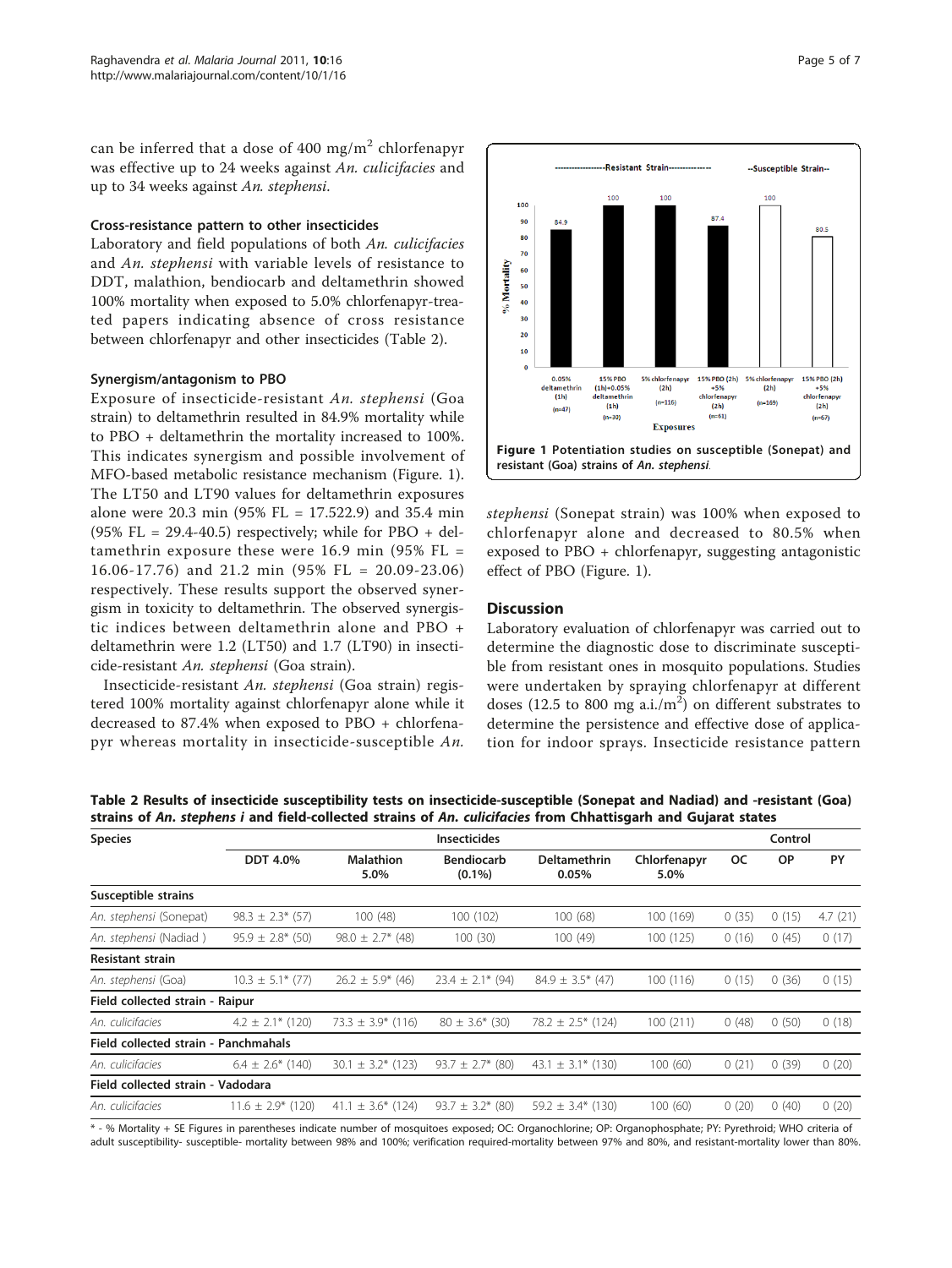was determined using diagnostic dose on multiple insecticide-resistant laboratory-reared and field-collected mosquitoes.

A dose of 5.0% chlorfenapyr was found to be an effective diagnostic concentration for insecticide susceptibility tests. In India, as elsewhere in Asia, dwellings in rural areas present a wide variety of substrate materials. In laboratory conditions, persistence of different doses of chlorfenapyr on five different fabricated substrates was assessed by cone bioassays with susceptible strains of An. stephensi and An. culicifacies A up to 34 weeks. An application dose of 400 mg/m<sup>2</sup> was found effective on all the substrates, registering mortality of >80% up to 24 weeks in An. culicifacies A and up to 34 weeks in An. stephensi.

Knowledge of cross-resistance pattern conferring resistance to a particular candidate insecticide molecule is necessary to formulate strategies for resistance management [\[17\]](#page-6-0) and to suggest effective and vector specific control methods for optimization of the efforts. The data on cross-resistance studies with fieldcollected DDT-malathion-deltamethrin-resistant An. culicifacies and laboratory-reared DDT-malathionresistant/deltamethrin-tolerant An. stephensi (Goa strain) registered 100% mortality to chlorfenapyr, indicating absence of cross-resistance between chlorfenapyr and other insecticides. The findings of the present study has opened up the possibility of using chlorfenapyr as a potent candidate insecticide for malaria vector control in areas with multiple insecticide-resistant malaria vectors as suggested for the management of pyrethroid-resistant An. gambiae [[18](#page-6-0)]; pyrethroid-resistant An. gambiae and Cx. quinquefasciatus in Benin [[19](#page-6-0)]. Further, the reported mode of action of chlorfenapyr is through disruption of oxidative phosphorylation in the mitochondria rather than to target neural receptors, and absence of cross resistance was anticipated to the generally used insecticides for vector control including pyrethroids [\[3,20](#page-6-0)].

Potentiation studies with susceptible strain of An. stephensi (Sonepat) and resistant An. stephensi (Goa) with PBO have shown antagonism to chlorfenapyr toxicity. Such observation was also reported in insecticide-suscep-tible Ae. aegypti by Paul et al [[10\]](#page-6-0). Monooxygenases metabolize chlorfenapyr to its active toxic insecticide form [\[21](#page-6-0)], and was demonstrated in the LS-VL strain of Tetranychus urticae, where PBO antagonized 2.3-fold toxicity of chlorfenapyr [[22](#page-6-0)]. Similarly, in the present study with deltamethrin tolerant An. stephensi (Goa strain), PBO antagonized 1.1-fold toxicity of chlorfenapyr. This could be due to the less availability of MFOs owing to pre-exposure to inhibitor PBO, causing lower conversion rates of pro-insecticide chlorfenapyr to its toxic form. On the contrary, PBO has shown synergism to deltamethrin toxicity indicating involvement of elevated

levels of MFOs as a resistance mechanism. It can be further stated that elevated levels of MFOs in pyrethroid tolerant/resistant mosquitoes may facilitate relatively increased conversion of pro-insecticide chlorfenapyr to its active form for increased toxicity.

Chlorfenapyr is a novel broad-spectrum insecticide currently registered in 19 countries for the control of various insect and mite pests on cotton, ornamentals and a number of vegetable crops [\[23](#page-6-0)]. Chlorfenapyr is also suggested to be a good candidate insecticide for malaria vector control in areas with pyrethroid-resistant An. gambiae [[18,19,24](#page-6-0)] and An. funestus [[25\]](#page-6-0). The results of the present study have indicated that chlorfenapyr can be used effectively for vector control, and for the management of multiple insecticide-resistant malaria vector species including pyrethroid resistant vectors.

#### Conclusion

In the present study, a concentration of 5.0% chlorfenapyr was found effective as diagnostic concentration with 2 h exposure and 48 h holding period to assess susceptibility levels in An. stephensi and An. culicifacies mosquito. Laboratory studies on persistence of different doses of chlorfenapyr on artificially fabricated substrates, namely mud, mud + lime, cement and cement + distemper and native wood registered >80% mortality on cone bioassay up to 24 weeks in An. culicifacies A and up to 34 weeks in An. stephensi at an application dose of 400 mg/m<sup>2</sup> . Absence of cross-resistance was observed against chlorfenapyr in laboratory-reared multiple insecticide-resistant strains of An. stephensi and field-collected multiple insecticide-resistant An. culicifacies mosquitoes. Further, it is reported that the pro-insecticide chlorfenapyr is activated to a toxic insecticide form by MFOs. Potentiation studies with serial exposure to PBO and deltamethrin exhibited synergism in pyrethroid-resistant strains, indicating an MFO mediated resistance mechanism, while in serial exposures to PBO and chlorfenapyr, antagonism to chlorfenapyr toxicity was observed, probably due to lower bioavailability of MFOs owing to their inhibition by PBO. Thus, this molecule could be a potent candidate insecticide for malaria vector control, in areas with multiple-insecticide resistant malaria vectors, particularly in areas with synthetic pyrethroid-resistant vectors.

#### Acknowledgements

The authors acknowledge the gratis supply of materials by M/s BASF India Ltd., India. The funders had no role in study design, data collection and analysis, decision to publish, or preparation of the manuscript. The authors acknowledge Dr Ashwani Kumar, Officer-in-charge, NIMR Field Unit, Panaji, Goa for providing the Anopheles stephensi Goa strain for this study. Valuable technical assistance provided by Narender Kumar, Kamal Dev and Satpal Singh of NIMR, Delhi and staff of NIMR FUs Raipur and Nadiad is gratefully acknowledged.